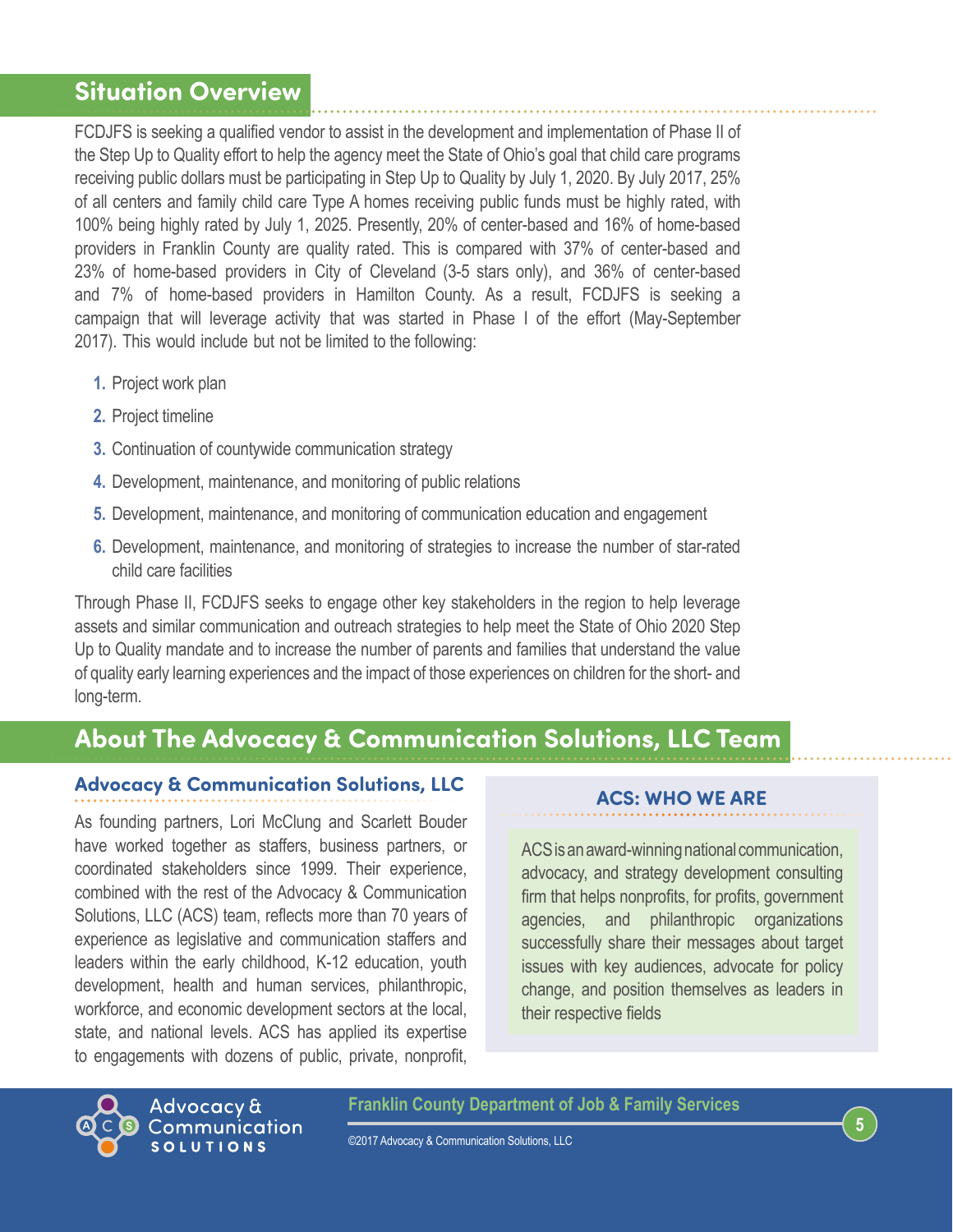and philanthropic organizations, successfully developing and implementing strategy, and conducting research for public awareness, political, policy, marketing, communication, and branding campaigns. In particular, ACS has extensive experience in conducting research, gathering input from the community, and guiding continuous communication efforts that help clients build support and partners to achieve their goals with local, state, and national organizations and collaboratives nationwide.

Incorporated in 2004 and headquartered in Cleveland, Ohio, ACS is a minority and women-owned business. ACS is a certified Small Business Enterprise and Women's Business Enterprise firm. ACS

is a member of the Council on Foundations, National Association of Women Business Owners, Ohio Lobbying Association, Council of Small Enterprises, Women's Business Enterprise National, the National Network of Consultants to Grantmakers, Native Americans in Philanthropy, and the Communications Network in Philanthropy.

In 2011, the northeast Ohio small business chamber of commerce, Council of Smaller Enterprises, named ACS a "Ten Under 10" award winner. This award is given annually to 10 small businesses with 10 employees or fewer to honor their ability to innovate, grow, and reach ambitious goals. In 2015, ACS received a Platinum Award in the Communication Plan category of the [MarCom Awards](http://click.icptrack.com/icp/relay.php?r=74094416&msgid=553335&act=LJGN&c=676730&destination=http%3A%2F%2Fmarcomawards.com) out of 6,000 entries from 34 countries, and was named a [Weatherhead 100 Upstart Winner](https://weatherhead.case.edu/weatherhead100/upstarts2015) as one of the fastest-growing companies in Northeast Ohio.

The ACS team has the experience, patience, and understanding required to work with organizations large and small to build customized approaches and ensure they are

#### **ACS: WHAT DO WE DO?**

#### **ADVOCACY**

- **•** Government Relations
- **•** State Lobbying
- **•** Federal Lobbying
- **•** Advocacy and Lobbying **Training**
- **•** Situation Analysis
- **•** Plan Development & Implementation

#### **COMMUNICATION**

- **•** Media Relations
- **•** Strategic Communication
- **•** Analysis & Planning
- **•** Crisis Communication
- **•** Message Development
- **•** Communication Training
- **•** Paid Media

#### **STRATEGY DEVELOPMENT •** Long-term Advocacy Planning

- **•** Long-term Communication Planning
- **•** Organizational Strategy

#### **CAPACITY BUILDING**

- **•** Facilitation Training
- **•** Spokesperson Training
- **•** Organizational Development

**6**

- **•** Lobbying Training
- **•** Communication Training
- **•** One-on-One Coaching
- **•** Collective Impact
- **•** Tools and Research

implemented efficiently and effectively. The firm provides clients with the right tools to maintain focus and enhance ongoing efforts now and in the future. ACS believes in the power and value of leveraging research, strategic communication, and advocacy to bolster support for any issue.

ACS' success and that of their clients is directly related to having been in their shoes—as former staff and board members of nonprofits, for-profit, government, and philanthropic organizations, ACS team members have a unique understanding and commitment to the issues which has garnered significant successes for clients since the firm's inception.



**Franklin County Department of Job & Family Services**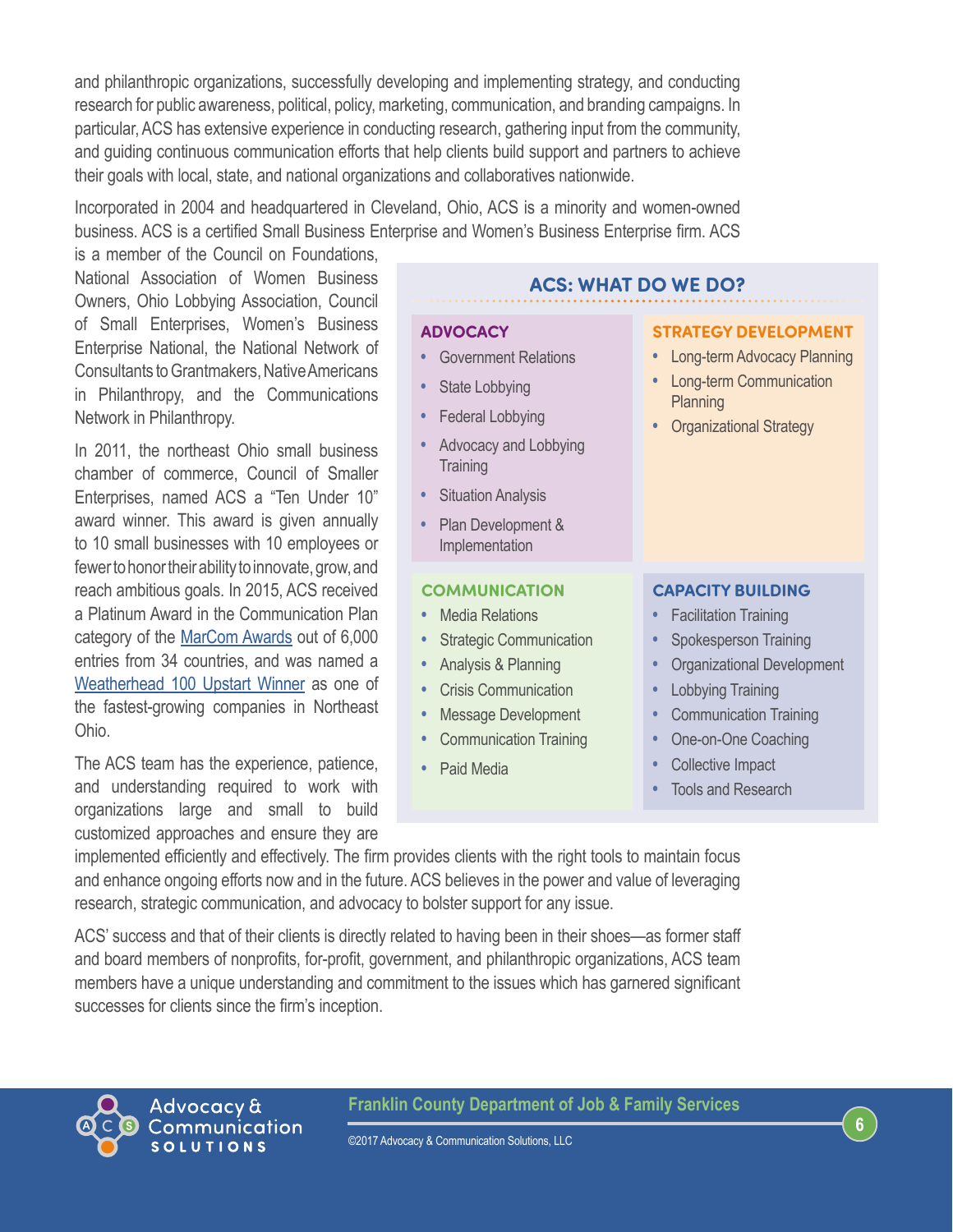# **Proposed Approach**

Based upon work already completed and activity that is ongoing from Phase I, the proposed approach includes four key areas of work. This approach is based on the experience and expertise of ACS and its strategic partners and the urgency related to FCDJFS meeting the State of Ohio's Step Up to Quality 2020 mandate. These steps can be modified based on conversations between ACS and FCDJFS to best suit the needs and goals of Phase II that are not yet known or reflected in the RFP. The four key areas of work and related chart below what each area includes and the timing related to that work. As was the practice during Phase I, ACS will partner with FCDJFS every step of the way to ensure strategic and tactical coordination throughout the life of the project.

## **Four Key Areas of Work**

- **1. Research Strategy & Analysis:** This includes an analysis of existing FCDJFS data to determine specific provider targets and communities in need of quality child care; development, recruitment, and deployment of target audience survey and analysis of FCDJFS clients; up to six target audience focus groups of parents and providers; and a target audience tracking survey to determine increase in awareness levels.
	- **a. Analysis of Existing FCDJFS Data:** Data sets can vary in breadth, depth, and detail. And although FCDJFS relies upon the State of Ohio for certain data sets, this analysis will help to understand what FCDJFS' existing data set includes and how that might impact how we target providers and parents in particular regions of the county. In other words, we must be strategic in our approach (even if it is limited due to a lack of current information), and the data analysis will help to identify which providers are engaged to become/stay star-rated and which neighborhoods have the most critical need to access to quality child care. FCDJFS may determine its internal data set does not need such analysis, but usually at least an initial analysis is needed to ensure the quantitative research is based on clear, consistent, and reliable data set.
	- **b. Quantitative Survey:** Data from the Phase I telephone survey of parents countywide led to many questions about how parents of children receiving publicly funded child care would respond to the same questions. This survey will focus on parents' attitudes toward early childhood learning, experiences with early learning providers, awareness, and attitudes of the SUTQ program, opinions on FCDJFS resources, and barriers to finding high quality options. This would help refine message to not only parents but also child care providers.
	- **c. Parent/Caregiver Focus Groups:** Recruit and deploy up to six focus groups in order to learn about the experiences and attitudes of some of the different communities FCDJFS serves. ACS recommend a series of community-based focus groups and interviews targeting parents in specific neighborhoods as well as specific subpopulations. These studies will differ from traditional focus groups in a few ways, including their location, the number of participants, and the recruiting method. We recommend holding focus groups at FCDJFS offices or neighborhood community centers convenient for each target group. Findings from the focus groups will help refine message to not only parents but also child care providers.

#### **Franklin County Department of Job & Family Services**

**7**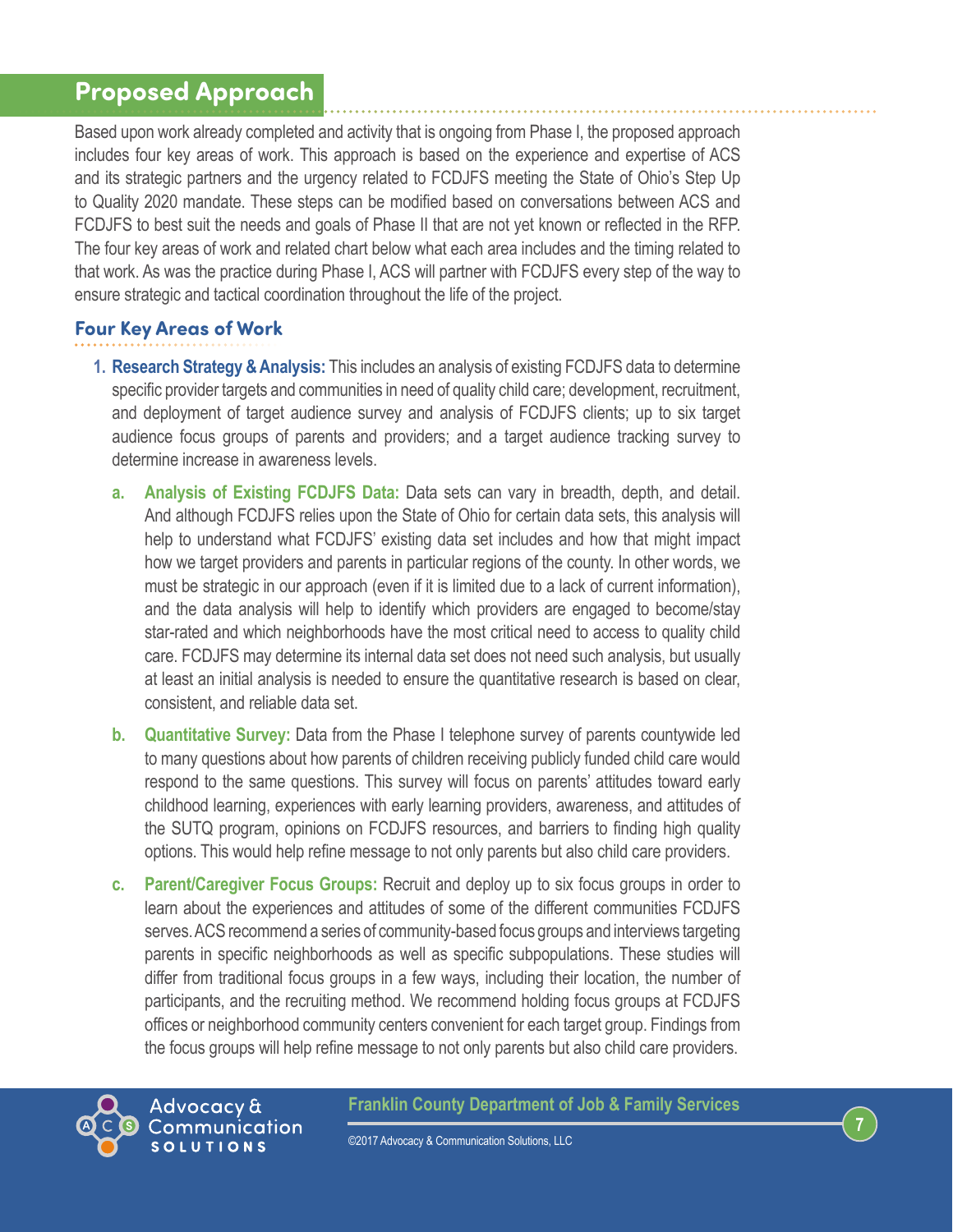- **d. Tracking Survey:** To assess impact of the paid and earned media outreach campaign around quality early learning and provider recruitment and training, ACS recommends a survey of Franklin County parents to test for movement in perceptions of quality or awareness of the Step Up to Quality program. This tracking survey would build upon the Phase I 2017 baseline telephone/online survey of parents, with a slightly shorter questionnaire. This would help shape outreach, messaging, and community engagement, and strategic and tactical recommendations for 2019, 2020, and beyond.
- **2. Plan & Project Management and Support:** This includes plan development; support for earned media and community stakeholder outreach/engagement and provider outreach/engagement; overall project management of research strategy, provider training, media production and buy activity, as well as project analysis and recommendations including measurable outcomes to evaluate progress.
	- **a. Plan Development:** This accountability document will help guide all strategic and tactical activity based upon the four key areas of work and the project timeline included in this proposal. This will be expanded upon to include the following:
		- **i.** FCDJFS internal and external activity related to provider outreach, earned media, and social/digital media, stakeholder outreach/engagements.
		- **ii.** Commitments from stakeholders to participate in Phase II work including efforts to advance messaging and communication to their internal and external audiences.
	- **b. FCDJFS Strategy Support:** Although FCDJFS staff and leadership will continue their existing work for earned media and community stakeholder outreach/engagement and provider outreach/engagement, ACS will leverage research and experience with similar efforts to help support that work. These activities are the core of activity to help FCDJFS meet the 2020 mandate, and will help to complement research and paid media activity:
		- **i. Earned, social & digital media:** Recommendations to help engage key media outlets (regional and national) and social media platforms, specifically the following:
			- **•** Identify and help guide opportunities (based on Phase II plan) to leverage FCDJFS leadership and members of the stakeholder community to advance Phase II messaging at internal and external events, meetings, and with print media outlets.
			- **•** Identify and help guide opportunities (based on Phase II plan) to ensure any social media or digital activity complements existing research-based messaging and is targeted to and appropriate for parents and providers. Social and digital media should only be advanced when there is certainty that those social media vehicles can actually reach target audiences.



**8**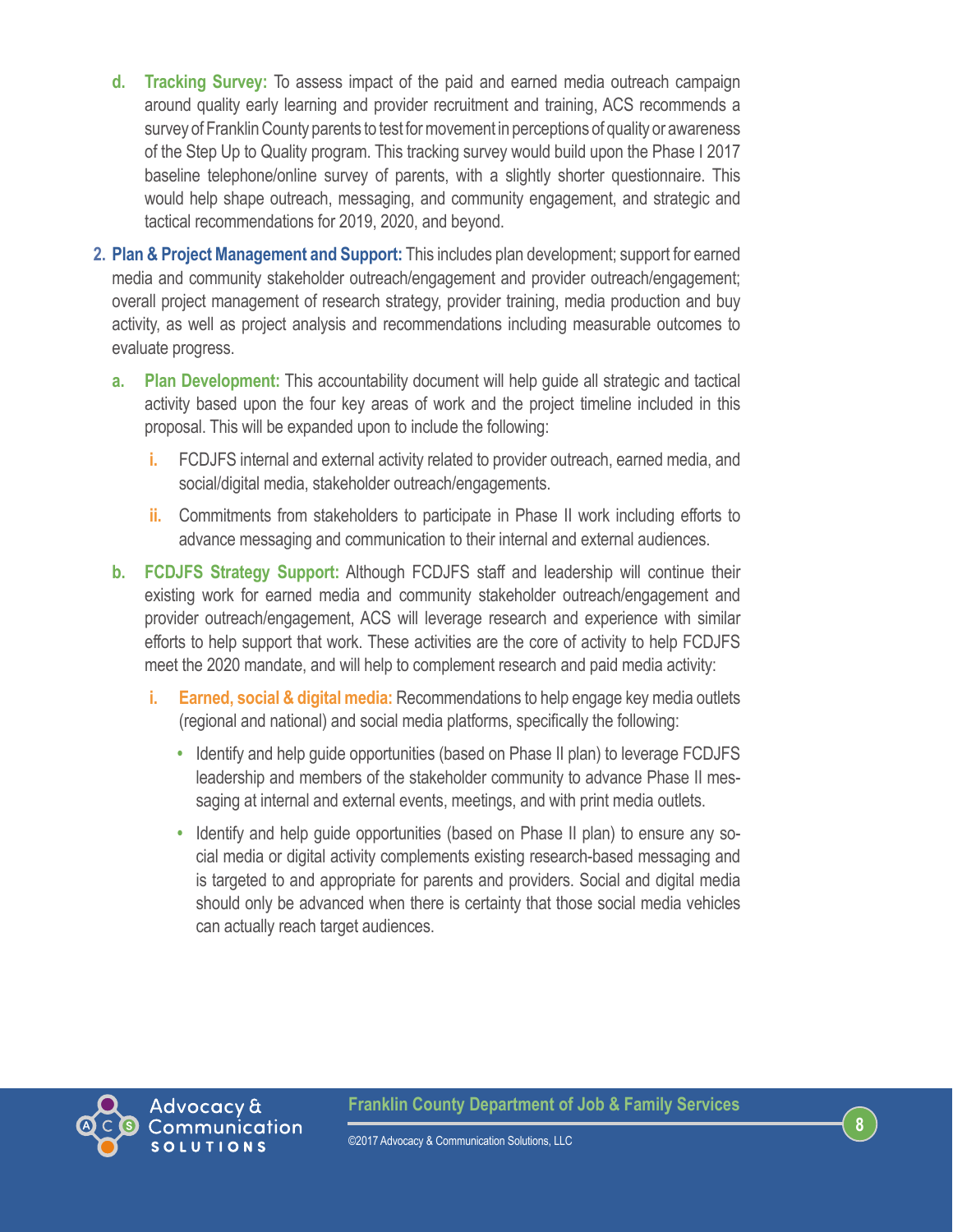- **ii. Community stakeholder (nonprofit, government, and business) outreach:**  Recommendations on and support for engaging key organizations to help leverage FCDJFS activity related to outreach to parents and providers, and training of providers to become star-rated. This would include initial meetings with a targeted group of organizations and regular follow up engagements to provide updates to those stakeholders on progress related to providers and parents outreach. This activity will likely include:
	- **•** Initial overview meeting with community stakeholder leadership to outline Phase I and Phase II goals and activity, and potential shared engagement strategies (advancing messages, supporting provider training, etc.) between FCDJFS and stakeholder organization.
	- **•** Regular updates regarding engagement strategies, with stakeholders who agree to partner on this initiative.
- **iii. Provider outreach:** Based on the success of training module recruitment and related provider feedback, make recommendations to FCDJFS regarding additional and/or more refined ways to engage existing and future star-rated providers. This will include a brief written quarterly update on training progress and ways in which internal FCDJFS resources and external partners can be leveraged to help expedite the number of providers engaged, trained, and rated (by the State of Ohio).
- **iv. Trouble shooting/thought partnership:** Meet regularly with FCDJFS leadership and staff to provide updates on progress of the effort and how to re-calibrate based on the evolution of the project. This will help to tackle anything that is undefined when it comes to navigating each step of the effort.
- **c. Overall Project Management:** This includes managing the research strategy, provider training, media production, and buy activity to ensure the project moves ahead according to the timeline and meets FCDJFS' expectations. This will include monthly meetings with FCDJFS leadership and weekly email and/or telephone conversations.
- **d. Project Analysis and Recommendations:** To help plan for activity in 2019, 2020, and beyond, ACS will provide an analysis of the 2018 activity including measurable outcomes, to evaluate progress and how that impacts suggested activity for the future.
- **3. Customized SUTQ Provider Training Modules:** This includes recruitment of home- and centerbased child care providers; development of training module; and development and deployment of up to 24 sessions to train child care providers.
	- **a. Recruitment:** Aggressive recruitment of home- and center-based child care providers to engage them in training sessions to help them become or stay star-rated. This will also include confirmation of known barriers to becoming/staying star-rated and assisting in leveraging FCDJFS resources to help providers overcome those barriers (understanding

**9**